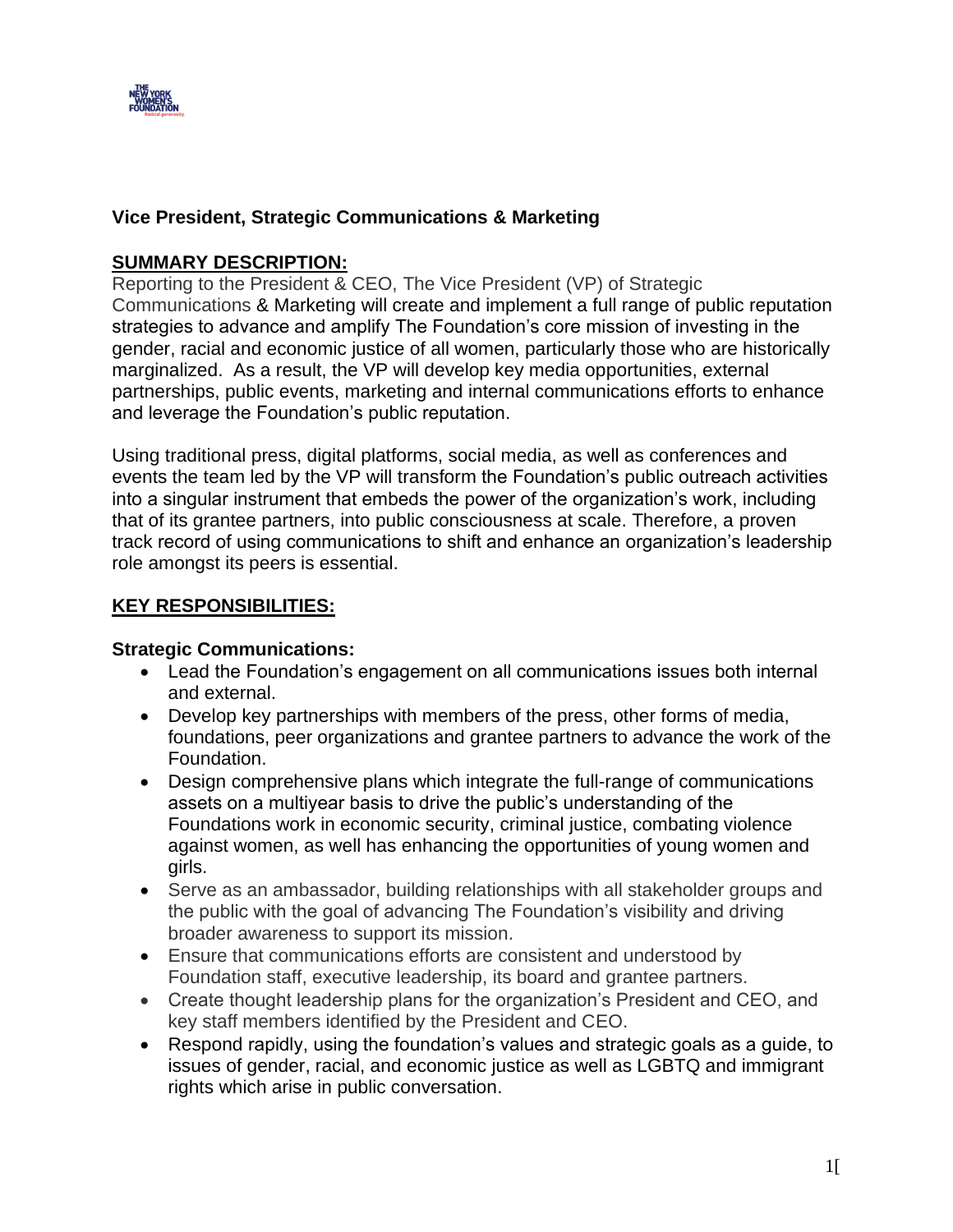

- Oversee a complete overhaul of the Foundation's website.
- Understand and develop metrics in both traditional and social media, as well as public opinion to serve as benchmarks for the Foundation's communications level setting.
- Manage and cultivate the communications team to work at the center of the Foundation's to support the Development Team in attracting resources and to magnify the work of the Programs Team.
- Deploy and leverage the Foundation's role as the largest women's grantmaker in the country to position it as a leader in the fight for full equality.

## **Marketing:**

- Develop and implement a cohesive marketing plan to increase brand awareness
- Set current and long-term goals for internal teams
- Design and review the Marketing department's budget
- Build relationships with media and stakeholders through creative PR strategies
- Monitor all marketing campaigns and improve them when necessary
- Prioritize marketing projects and allocate resources accordingly
- Prepare regular reports and presentations on marketing metrics for the CEO
- Conduct market analysis to identify challenges and opportunities for growth
- Provide guidance and ideas to organize effective marketing events
- Forecast hiring needs for the Marketing department
- Participate in the quarterly and annual planning of the company's objectives
- Track competitors' activities

# **Public Engagement**

Develop and drive a comprehensive approach to use public relations activities to drive The Foundation's mission, vision and goals by placing the organization at the heart of conversations about areas of our work. Strategically engage, cultivate and manage press relationships to ensure coverage surrounding The Foundation's programs, special events, public announcements, and other projects. Ensure that reputation management strategies maximize positive exposure. Place digital and social media efforts at the heart of the Foundation's public engagement activities to connect with the Foundation's key audiences in a sustained conversation and, as important, to greatly expand those audiences to those who are younger, of color and different sexual orientations, as well as gender identities. Work closely with the Development Team to help leverage public engagement as a tool for fundraising. Integrate speeches, awards, event attendance and media appearances into an overarching approach to drive key messages. Expand the organization's presence at key events and create a program of Foundation events to amplify the organization's work. Support grantee partners to help engage key stakeholders as a base by which to reach those at the grassroots about the Foundation's efforts to improve lives from the ground up.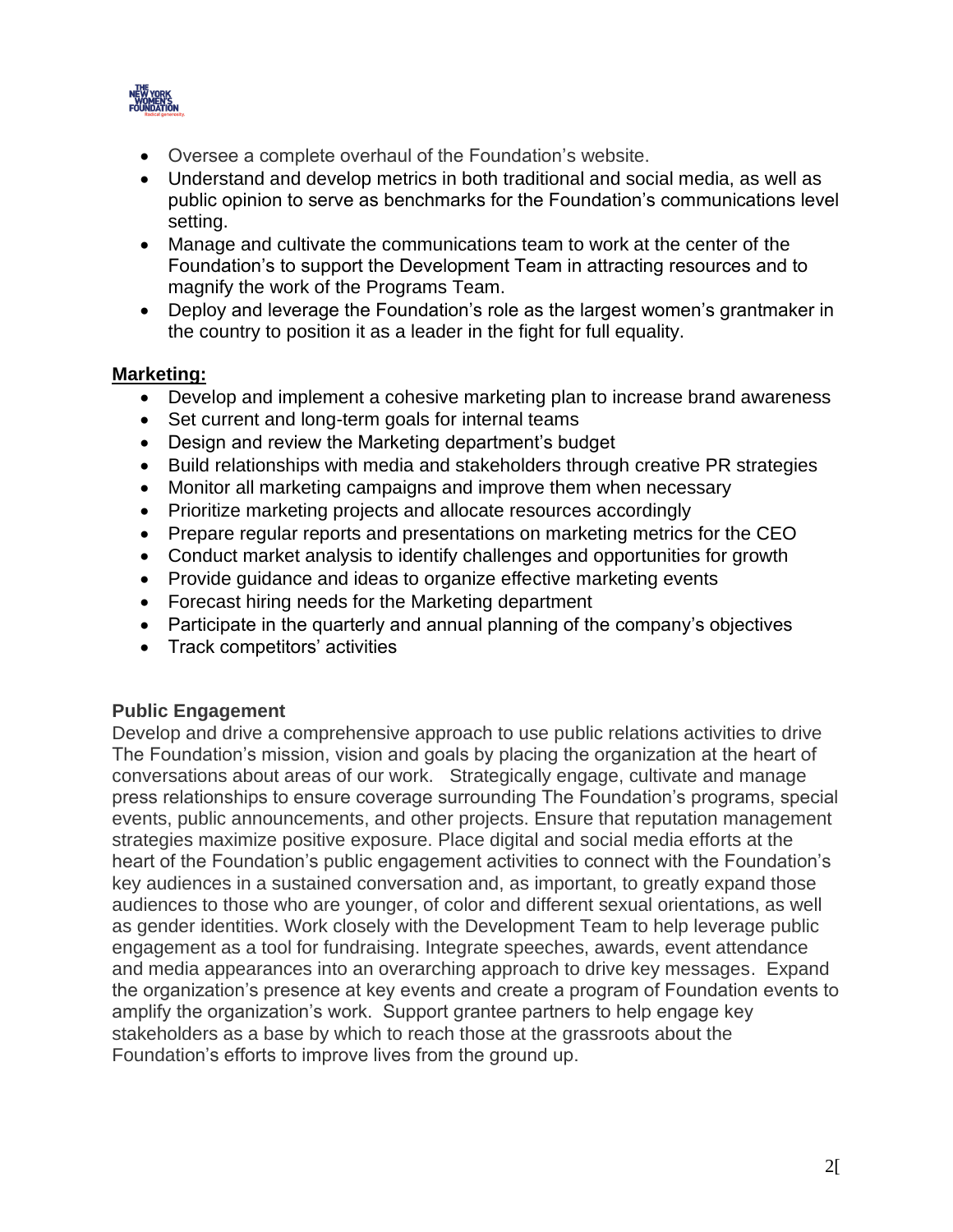

## **Team Development/Management**

Grow and lead a team which will expand over the next year. Supervise and organize this team as well as consultants and contractors to deliver an effective communications program. Develop metrics of success for the team overall and team members, as well as providing the team with the resources to ensure that they can meet these new objectives. Act as a resource and support to staff across the Foundation. Leverage technology to improve the effectiveness and efficiency of the department. Assure continuous review and maintenance of all policies and procedures.

# **KNOWLEDGE, SKILLS & ABILITIES**

Knowledge

- Bachelor's degree required, preferably in journalism, public relations, or the liberal arts. Master's degree preferred.
- Minimum of two years recent experience in senior role in marketing, communications and/or public relations.
- 15 years demonstrated experience and leadership in developing and executing communications efforts, media relations, and marketing programs or the equivalent.
- Established media relationships and public relations reputation in New York City

#### **Skills**

- Strong leadership skills as well as those in analysis, planning, attention to detail and prioritizing skills
- Excellent written and oral communication skills
- Demonstrated media relations leadership including in crisis communications and/or advocacy
- Deep knowledge of digital and social media platforms
- Experience in brand development and management.
- Strong interpersonal skills, the ability to deal effectively with personnel issues, and the ability to build and maintain relationships internally and externally with various Foundation stakeholders

## Abilities

- Core strategic thinking and management skills
- Ability to manage information in a highly professional manner, frame issues for all platforms including print, broadcast and web
- A gift for crafting relationships and an intuitive understanding of people
- Capabilities in developing and executing multi-faceted communications efforts with minimal guidance
- Self-reliant, good problem solver, individual drive and results oriented
- Strong commitment and passion for The Foundation's mission
- A capacity to work well with all different types of people at all levels